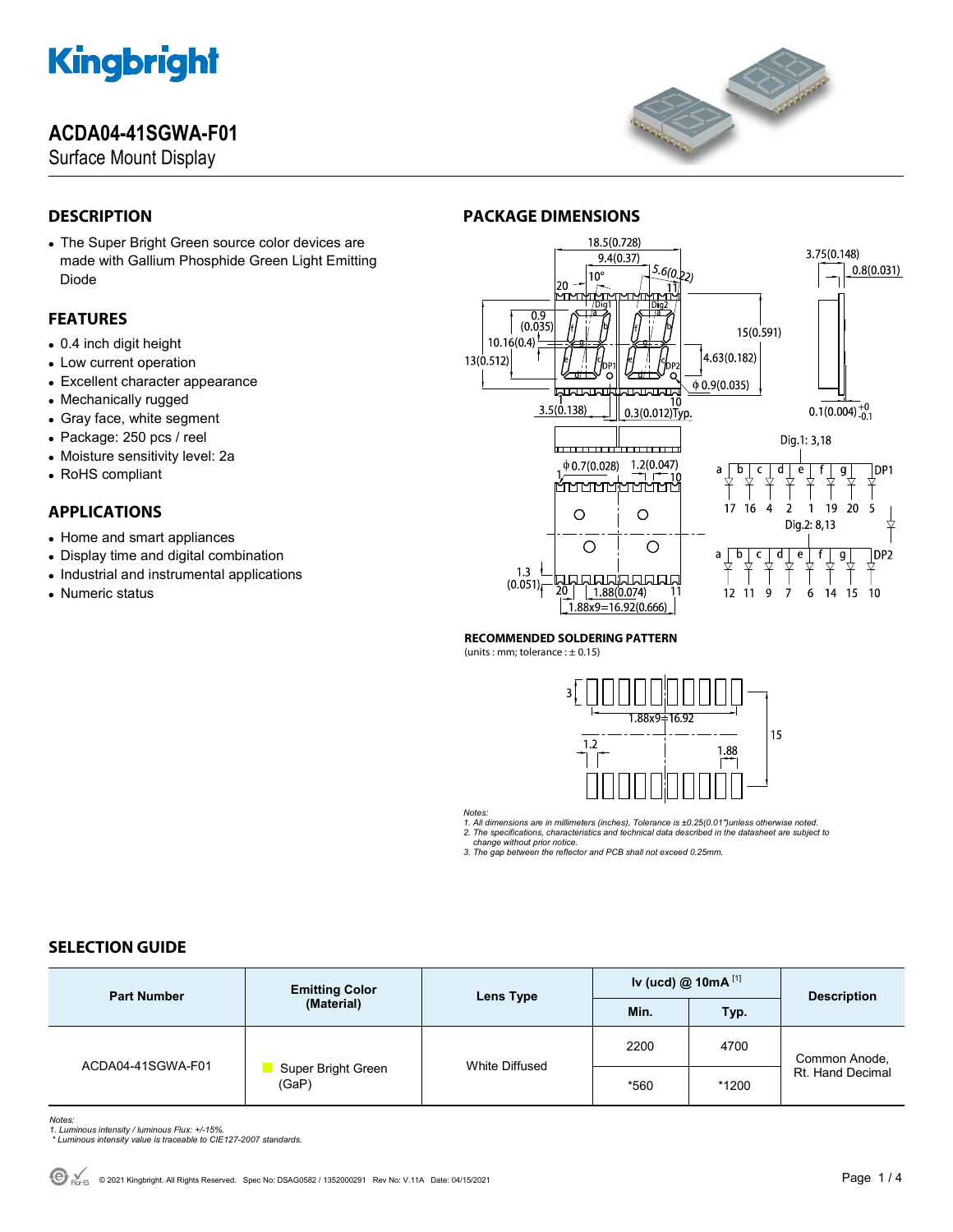### **ELECTRICAL / OPTICAL CHARACTERISTICS at T<sub>A</sub>=25°C**

| <b>Parameter</b>                                    | Symbol                       |                       | Value                    |                          | <b>Unit</b> |
|-----------------------------------------------------|------------------------------|-----------------------|--------------------------|--------------------------|-------------|
|                                                     |                              | <b>Emitting Color</b> | Typ.                     | Max.                     |             |
| Wavelength at Peak Emission $I_F = 10mA$            | $\lambda_{\rm peak}$         | Super Bright Green    | 565                      | $\overline{\phantom{a}}$ | nm          |
| Dominant Wavelength $I_F = 10mA$                    | $\lambda_{\mathsf{dom}}$ [1] | Super Bright Green    | 568                      | $\overline{\phantom{0}}$ | nm          |
| Spectral Bandwidth at 50% Φ REL MAX<br>$I_F = 10mA$ | Δλ                           | Super Bright Green    | 30                       | $\overline{\phantom{a}}$ | nm          |
| Capacitance                                         | C                            | Super Bright Green    | 15                       | $\overline{\phantom{a}}$ | pF          |
| Forward Voltage $I_F = 10mA$                        | $V_F$ <sup>[2]</sup>         | Super Bright Green    | 2.0                      | 2.4                      | V           |
| Reverse Current ( $V_R$ = 5V)                       | $I_R$                        | Super Bright Green    | $\overline{\phantom{0}}$ | 10                       | μA          |

*Notes:* 

1. The dominant wavelength (λd) above is the setup value of the sorting machine. (Tolerance λd : ±1nm. )<br>2. Forward voltage: ±0.1V.<br>3. Wavelength value is traceable to CIE127-2007 standards.<br>4. Excess driving current and

### **ABSOLUTE MAXIMUM RATINGS at T<sub>A</sub>=25°C**

| <b>Parameter</b>                        | Symbol                   | Value          | Unit        |
|-----------------------------------------|--------------------------|----------------|-------------|
| Power Dissipation                       | $P_D$                    | 62.5           | mW          |
| Reverse Voltage                         | $V_R$                    | 5              | $\vee$      |
| Junction Temperature                    | $\mathsf{T}_j$           | 110            | $^{\circ}C$ |
| <b>Operating Temperature</b>            | $T_{op}$                 | $-40$ to $+85$ | $^{\circ}C$ |
| Storage Temperature                     | $T_{\text{stg}}$         | $-40$ to $+85$ | $^{\circ}C$ |
| DC Forward Current                      | IF.                      | 25             | mA          |
| Peak Forward Current                    | $I_{FM}$ <sup>[1]</sup>  | 140            | mA          |
| Electrostatic Discharge Threshold (HBM) | $\overline{\phantom{a}}$ | 8000           | $\vee$      |

Notes:<br>1. 1/10 Duty Cycle, 0.1ms Pulse Width.<br>2. Relative humidity levels maintained between 40% and 60% in production area are recommended to avoid the build-up of static electricity – Ref JEDEC/JESD625-A and JEDEC/J-STD-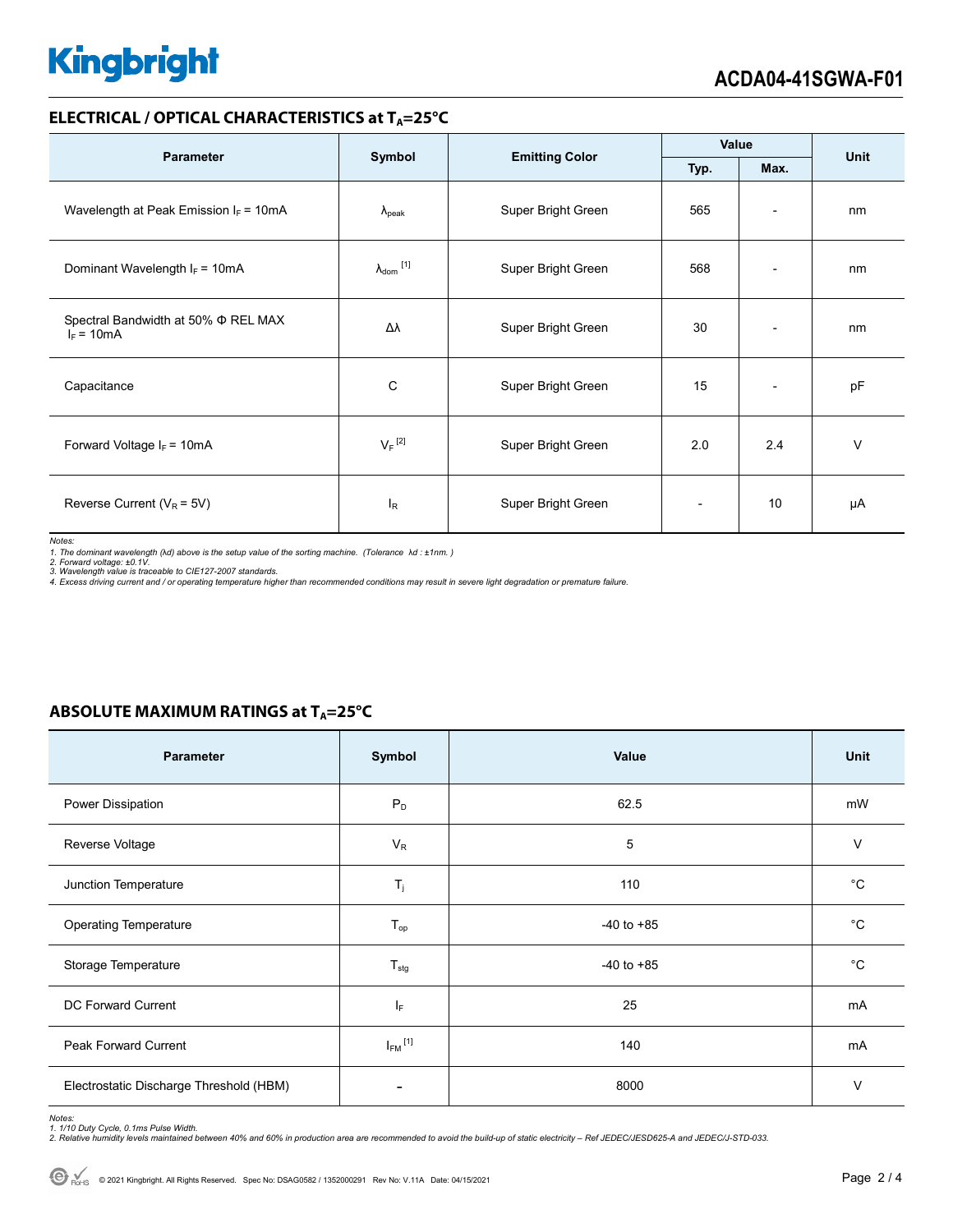### **TECHNICAL DATA**



### **SUPER BRIGHT GREEN**



#### **REFLOW SOLDERING PROFILE for LEAD-FREE SMD PROCESS**



#### *Notes:*

*1. Don't cause stress to the LEDs while it is exposed to high temperature.* 



*2. The maximum number of reflow soldering passes is 2 times. 3. Reflow soldering is recommended. Other soldering methods are not recommended as they might cause damage to the product.* 

**TAPE SPECIFICATIONS** (units : mm)



**REEL DIMENSION** (units : mm)